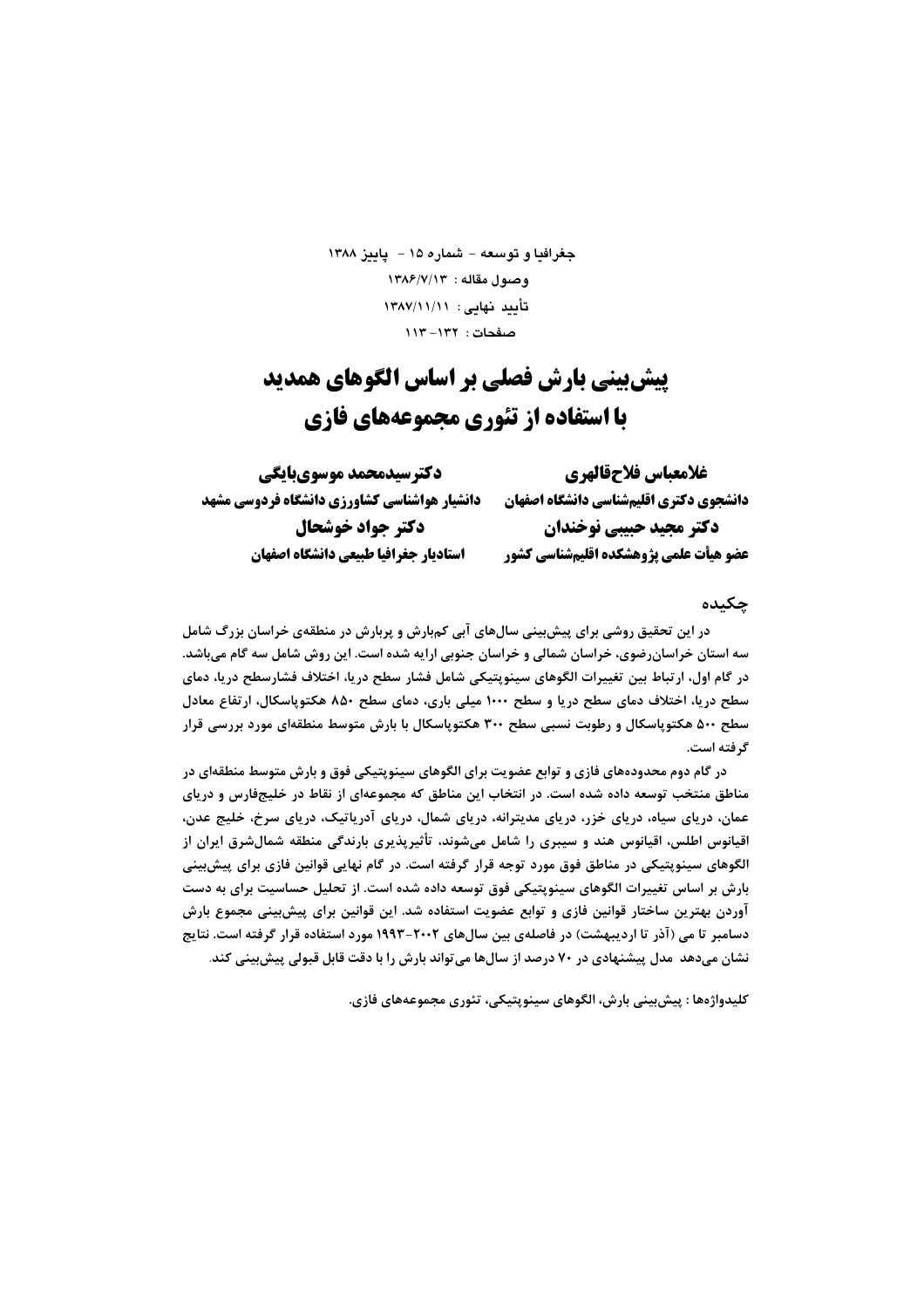مقدمه

در سالهای اخیر، تحقیقات وسیعی در زمینه پیش بینیهای میان مدت و بلندمدت (ماهانه و فصلی) در نقاط مختلف جهان انجام شده است. بسیاری از این تحقیقات بر مبنای تأثیر الگوهای سینویتیکی بزرگ مقیاس بوده است.

لیندسی و همکاران (۱*۹۸۶: ۱۹۸–۱۹۷)*، نشان دادهاند که در طول النینو مناطق *ج*نوبی آفريقا با خشكسالي مواجه مي شوند، در حاليكه طبق تحقيقات *(فارمر '،١٩٨٨: ٩-۴)* مناطق استوایی شرق آفریقا با بارندگی بیشتر از نرمال مواجه می شوند.

روپلوسکی و هالیرت<sup>۳</sup> (*۲۸۹ ا: ۲۸۴–۲۶۸)*، نشان دادند که لانینا تأثیر متفاوتی بر بخشههای مختلف آفریقا دارد، بەطوریکە در اثر این پدیده، نواحی استواپی شرقی آفریقا در دورەای کـه از ماه نوامبر سال لانینا شروع شده و تا ماه مارس سال بعد ادامه می یابد، بارندگیهـایی کمتـر از نرمال را تجربه می کنند،درحالی که در مناطق جنوبشرقی آفریقا در زمان مشابه و تا ماه آوریل با میزان بارندگی بیشتر از حد نرمال روبرو می شوند.

*چوی تا (۱۹۹۸: ۲۴۵)* از شبکههای عصبی و سیستمهای اطلاعات جغرافیایی برای پیش بینی بارش استفاده كردهاند.نتايج نشاندهندهى كارايي سيستمهاىاطلاعات جغرافيايي و شبكههاى عصبے در پیش بینے، بارش است.

کاوازوس ۲۰۰۰/ ۱۷۳۲-۱۷۱۸) از شبکههای عصبی برای پیشبینی بارش روزانه استفاده کرده است. متغیّرهای مورد استفاده عبارت است از: ضخامت بین سطوح ۵۰۰ و ۱۰۰۰ هکتویاسکال، ارتفاع سطح ۵۰۰ هکتوپاسکال و رطوبت سطح ۷۰۰ هکتوپاسکال. نتایج کارایی شبکههای عصبی را در پیشبینی بارش نشان می دهد.

واسکوییز ٔ و همکاران ( ۳۶۰٬ -۳۴۰٬ -۳۴۰٬ ارتباط بین انسو و گردشهای جوی زمستانه و دما در ناحیهی اقیانوس اطلس شمالی را بررسی نمودهاند. نتایج پژوهش آنها نشان میدهد که در فصل زمستان در ناحیهی مورد مطالعه، هیچ ارتباط آماری معنیداری بین رخدادهای گرم انسو و الگوهای فشار سطحدریا وجودندارد، درحالیکه تغییرات رخدادهای سرد مشابه نوسانات مثبت NAO می باشد.

- 1-Lindesay
- 2- Farmer
- 3- Ropolwski and Halpert  $4$ -Choi
- 5-Cavazos
- 6-Vasqueze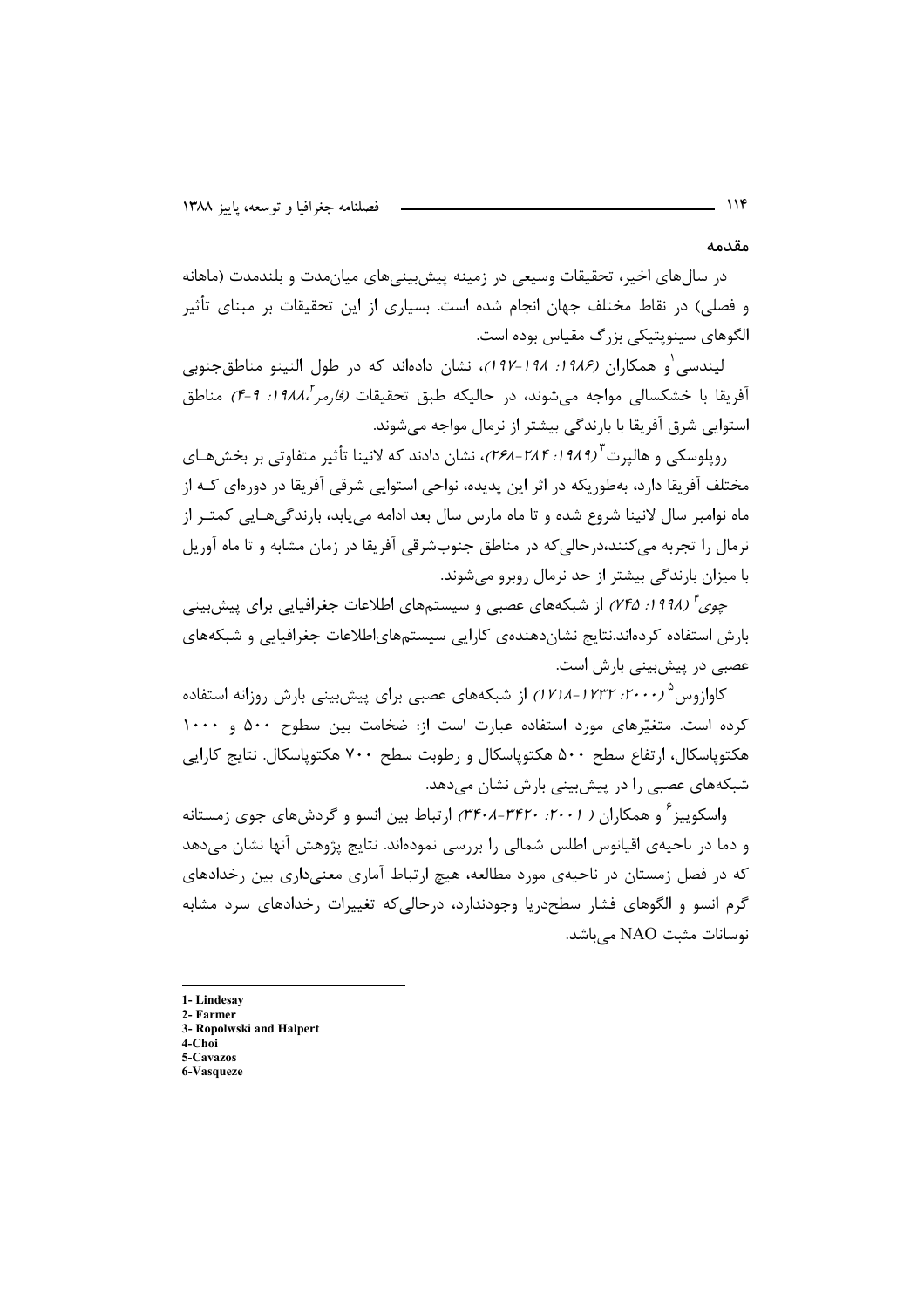هالید و <sub>د</sub>ید<sup>(</sup> (۲۰۰۲، ۱*۷۰–۱۶۶)*، از تکنیک منطق فازی برای مدل سازی و پیش بینی بیارش محل<sub>ه،</sub> ماهژانویه در فرودگاه هازانودین<sup>۲</sup> در اندونزی که بزرگتـرین ناحیــهی تولیـد بـرنج اسـت، استفاده کردند. نتایج آنها نشان میدهد مدل منطق فازی برای پـیش،بینـی بـارش مـاه ژانویـه نسبت به مدلهای آماری مناسبتر است.

الدنبرگ<sup>۳</sup> و همکاران (۲۰۰۳: ۳۴-۱۴) مدل پیشبینی فصلی مرکز اروپایی پیشبینی میان مقباس آب و هوایی ECMWF <sup>۴</sup> .ا با مدلهای آماری در منطقهی شرق و جنوب آفریقا مورد مقایسه قرار دادهاند. برای این کار از سیگنالهای اقلیمی نظیر انسو استفاده کردهاند. نتایج حاصله نشان می۵هد که پیش بینی بارندگی مدلهای ECMWF نسبت به مدلهای آماری در بازەي زمانى دسامبر تا فوريە (آذر تا بهمن) بهتر است، اما در بازەي مارس تا مە (اسفند تا ا, ديبهشت) دقت آنها كمتر است.

گیسیلا<sup>۵</sup> و همکاران (۲۰۰۴*: ۱۳۵۸–۱۳۴۵)* بارشهای فصل تابستان اتیوپی را در بازهی ژوئن تا سیتامبر پیشبینی کردهاند. نتایج آنها نشان داد که پیشبینی بارش برای بخش غربی مرکز اتیویی مناسبتر است ماریا<sup>۶</sup> و همکاران (۲۰*۰۵: ۱۶۲-۱۴۶)*، از شبکههای عصبی و مدلهای رگرسیونی برای پیش بینی بارش در منطقهی سائویائولو برزیل استفاده کردهاند. متغیّرهای مورد استفاده آنها عبارت است از: دمای پتانسیل، مؤلفهی قائم باد، رطوبت ویژه، دمای هوا، آب قابل بارش، چرخندگی نسبی و شار واگرایی رطوبت. نتایج نشاندهندهی کارایی هر دو روش در پیش بینی بارش است.

ینگراسز ٔ و همکاران (۲۰*۰۶: ۱۳۲–۱۳۳)* بارندگی ماهیانه را در مجارستان با استفاده از تیپهای الگوی چرخش اتمسفری و شاخص "انسو" مدلٍ سازی کردند. بدین منظور از تکنیک مدل سازی مبتنی برقوانین فازی برای ایجاد ارتباط بین ورودیها و بارندگی استفاده شد. نتایج پژوهش نشان میدهد که مدل مبتنی بر قوانین فازی، ابزار مناسبی برای پیش بینی مشخصات آماري بارندگي ماهيانه با استفاده از فراواني ماهيانهي تيپهاي الگوي گردش جوي روزانه و انسو^ تأخیری محسوب می شود ماریوتی ° و همکاران (۲۰۰۲؛ ۶۲۱) رابطهی تغییرات باران های

1-Halid and Rid 2-Hasanudinn 3-Oldenborgh 4-European Centre for Medium-Range Weather Forecast 5-Gissila 6-Maria 7-Pangracz  $R$ **ENSO** 9-Mariotti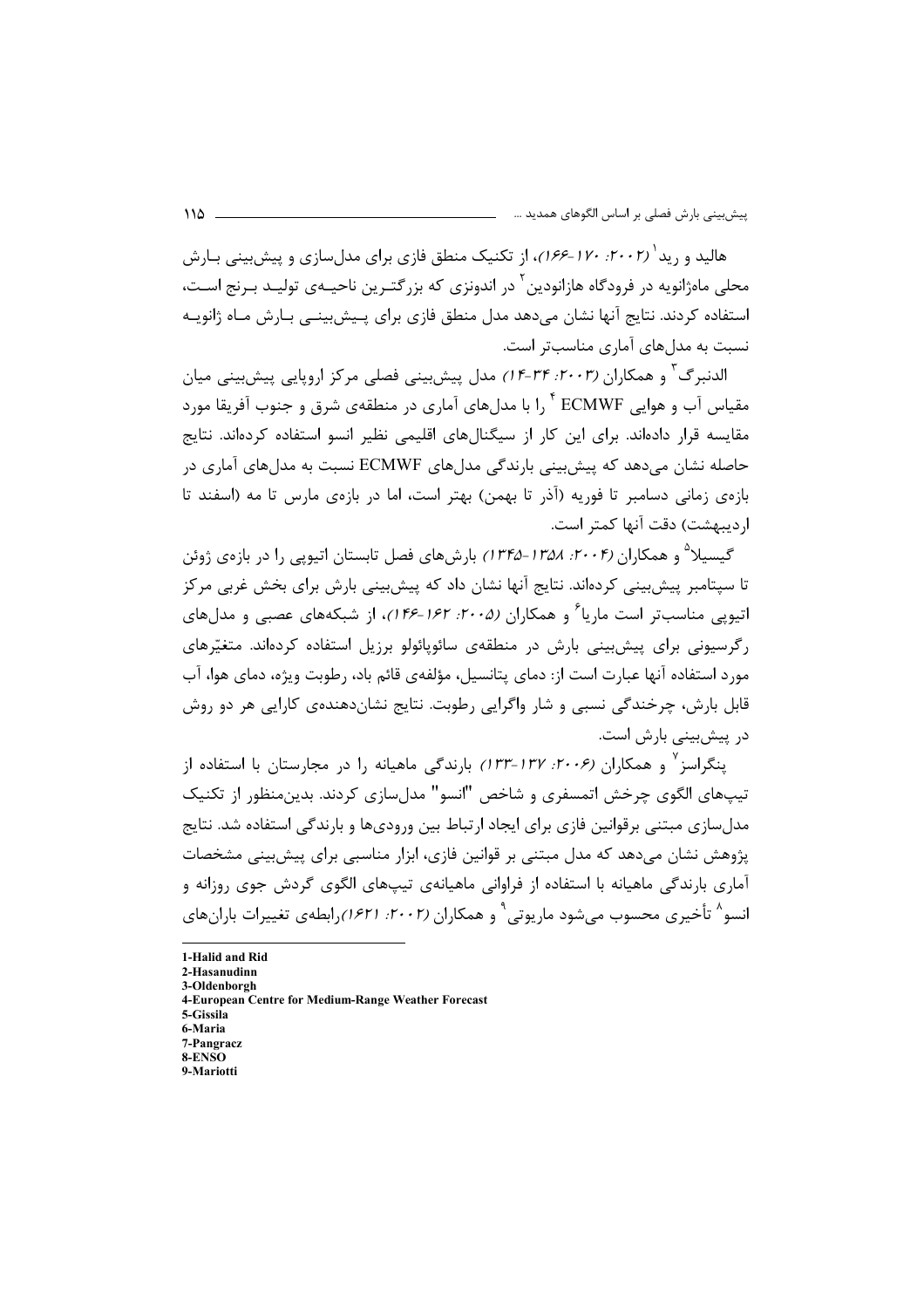مدیترانهای اروپا و انسو (ENSO) را بررسی نمودند. نتایج به دست آمده توسط آنها، نشانگر تأثیر معنیدار انسو بر بارش بخش مدیترانهای اروپا میباشد.

ونگ<sup>۱</sup> و همکاران (۲۰۰۳، ۴۳۸-۴۳۴) از قوانین فازی و شبکههای عصبی برای پیشبینی بارش استفاده کردهاند. نتایج آنها نشاندهندهی کارایی این دو روش در پیشبینی بارش روزانه مے باشد.

کیم ٔ و همکاران (۲۰۰۷: -۴۲-۳۱) تأثیر سیگنالهای اقلیمی بزرگ مقیاسی نظیر NAO و انسو بر بارش فصلی حوضه رودخانه کلرادو در آمریکا را تحلیل کردهاند. نتایج حاکی از آن است که مدل سازی سیستمهای دینامیکی اقلیم می تواند در توسعهی یک مدل پیش بینی بلندمدت باارزش براي مديريت منابع آب نتيجهبخش باشد. كارآموز (1*۳۸۵: ۲۵۰)* با استفاده از کاربرد سیگنالهای بزرگ مقیاس اقلیمی از مدل مبتنی بر قوانین فازی و شبکههای عصبی برای پیش بینی بارش در مناطق غرب ایران (حوزههای آبریز کارون، کرخه و مرزی غرب) استفاده کرده است. نتایج این تحقیق نشان میدهد که جز در منطقهی جنوب غرب، که پیش بینی هر دو مدل دارای خطای بیش از ۳۵ درصد و مشابه بوده است، در مناطق شمال غرب و غرب، خطای مدل فازی به ترتیب ۸/۴ و ۱۳ درصد کمتر از شبکهی عصبی است.

خلیلی (۱۳۸۵: ۹) از دادههای بارش ایستگاه سینوپتیک مشهد و شبکههای عصبی مصنوعی برای پیشبینی بارش ماهیانه استفاده کرده است. پس از بررسی معیارهای آماری برازش، از جمله ضرایب روابط رگرسیونی بین مقـادیر واقعـی و پـیشبینـی شـدهی بارش و همچنین میانگین مجذور مربعات خطا، مشاهده شد که پیش بینی ماهیانه بارش، با دقت قابل قبــولي انجــام شده است. كورەيزان (١٣٨٢: ١٣۶-١٣٠) تأثير سيگنالهاي بزرگ مقياس اقليمي انسو و NAO را بر بارش ایستگاههای منطقه جنوبغرب کشور بررسی کرده است. نتایج او نشان داد که مدل فازی با دقت قابل قبولی می تواند بارش را پیشبینی کند.

در تحقیقی دیگر کارآموز و همکاران *(۱۳۸۵: ۱۷۷)* از شبکههای عصبی مصنوعی برای پیش بینی بارش حوزهی رودخانه کاجو واقع در جنوبشرق ایران استفاده کردهاند.بدین منظور، از سیگنالهای اقلیمی بزرگ مقیاس برای به دست آوردن رابطهی بین بارش و الگوهای پیوند از دور استفاده نمودهاند. نتایج حاصله نشان می دهد شبکههای عصبی در ۷۰ درصد از سال ها مے تواند بارش ,ا با دقت قابل قبولی پیش،بینی کند.

 $1-W$ ong  $2 - Kim$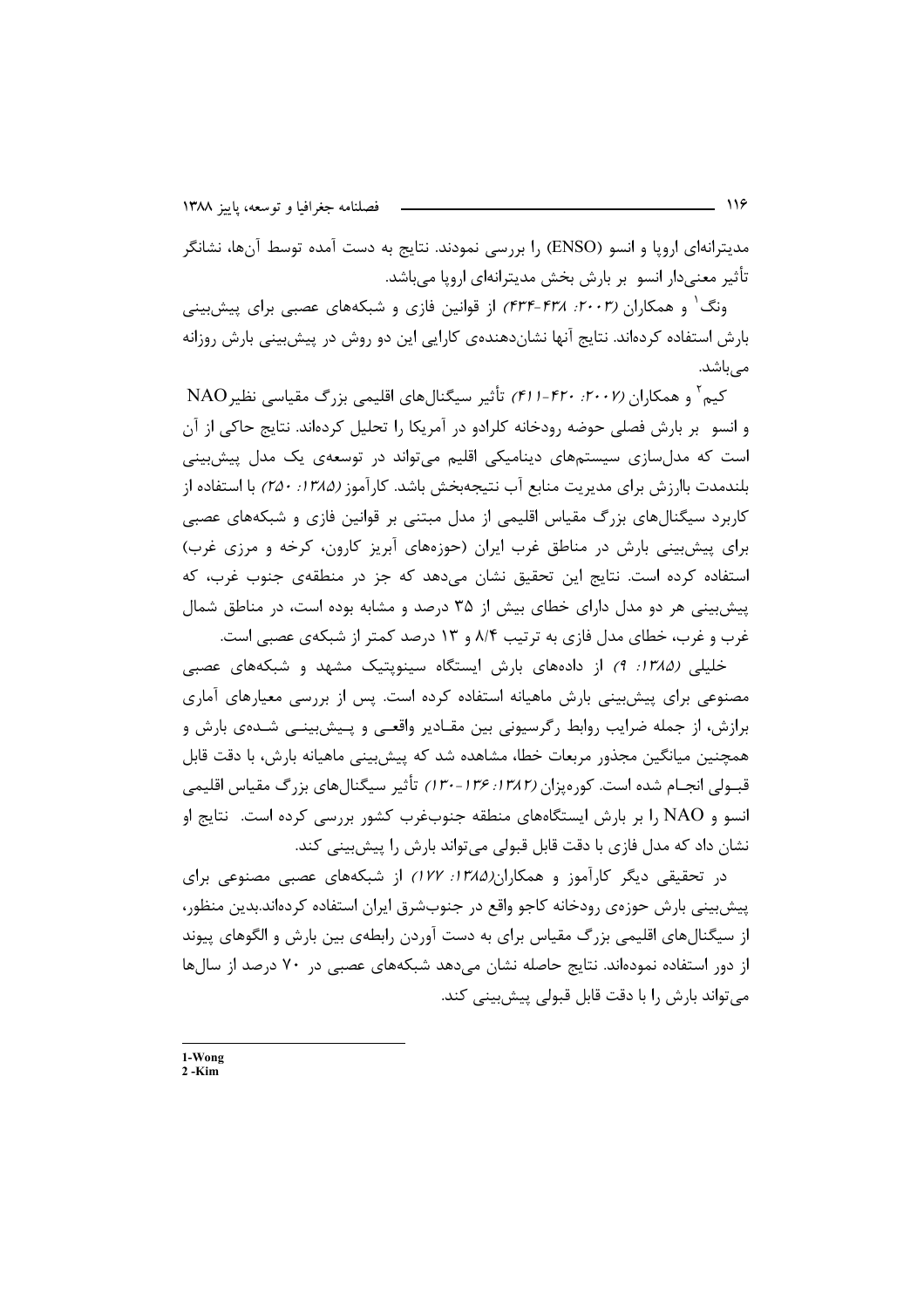در پژوهش حاضر، روشی بر مبنای تئوری مجموعههای فازی برای پیش بینی بارش در بازه زمانی دسامبر تا مه (آذر تا اردیبهشت) ارایه میشود. برای این منظور تغییرات فشار، اختلاف فشار و دمای متوسط سطح دریا، اختلاف دما بین سطح دریا و سطح ۱۰۰۰ هکتوپاسکال، دمای سطح۸۵۰ هکتوپاسکال، ارتفاع معادل سطح ۵۰۰ هکتوپاسکال و رطوبت نسبی سطح ۳۰۰ هکتوپاسکال با بارش منطقه مورد مطالعه در بازهی زمانی ژوئن تا نوامبر بررسی شده است. بعد از مشخص شدن بهترین حالت تأثیر سیگنالها بر بارش، از تئوری مجموعههای فازی برای پیش،بینی بارش استفاده گردید.

### مواد و روشها

*منطقهی مورد مطالعه:* منطقهی موردمطالعه در این تحقیق، خراسان بزرگ است که شامل سه استان خراسان رضوی، خراسان شمالی و خراسان جنوبی میباشد. سری زمانی مورد مطالعه در این تحقیق، مجموع بارش فصلی ۳۳ ساله آذر تا اردیبهشت (دسامبر تا می) در فاصلهی بین سال های ۲۰۰۲–۱۹۷۰ میلادی می باشد. دادههای بارش فصلی برای هر سال میلادی شامل بارندگی ۳۷ ایستگاه همدید، اقلیمشناسی و بارانسنجیمیباشد که از سازمانهواشناسی کشور اخذ شده است. از این تعداد (۴) ایستگاه همدید، (۵) ایستگاه اقلیمشناسی و بقیه باران سنجی میباشند. شکل (۱) نقشهی محدوده مورد مطالعه و نام ایستگاههای مورد استفاده را نشان می دهد. در پژوهش حاضر، برای تکمیل برخی از نواقص اطلاعاتی بارش از روش تفاضلها و نسبتها و برای آزمون همگنی دادهها از آزمون "ران تست" استفاده شد. *محاسبهی بارش متوسط منطقهای:* برای بـه دسـت آوردن بـارش متوسـط منطقـهای از مـدل رقومی ارتفاعی استفاده شده است. برای به دست آوردن سری زمانی بارش متوسط منطقهای با استفاده از مدل رقومی ارتفاعی گامهای زیر انجام شد: ۱- ساختن فایلهای ورودی نرمافزار Arc GIS ؛ ٢- به دست آوردن رابطهي بارش با ارتفاع با استفاده از روابط رگرسيوني؛ ٣- به دست آوردن نقشه رقومي منطقهي مورد مطالعه؛ ۴- انجام تحلیلهای مربوط به مدل رقومی ارتفاعی (DEM) ؛ ۵- تحلیل و ترسیم تغییرات مکانی بارش در منطقه برای هر سال؛ ۶- به دست آوردن مقادیر متوسط بارش در منطقهی مورد مطالعه برای هر سال؛ ٧- ساخت سرى زمانى بارش براى منطقه مورد مطالعه؛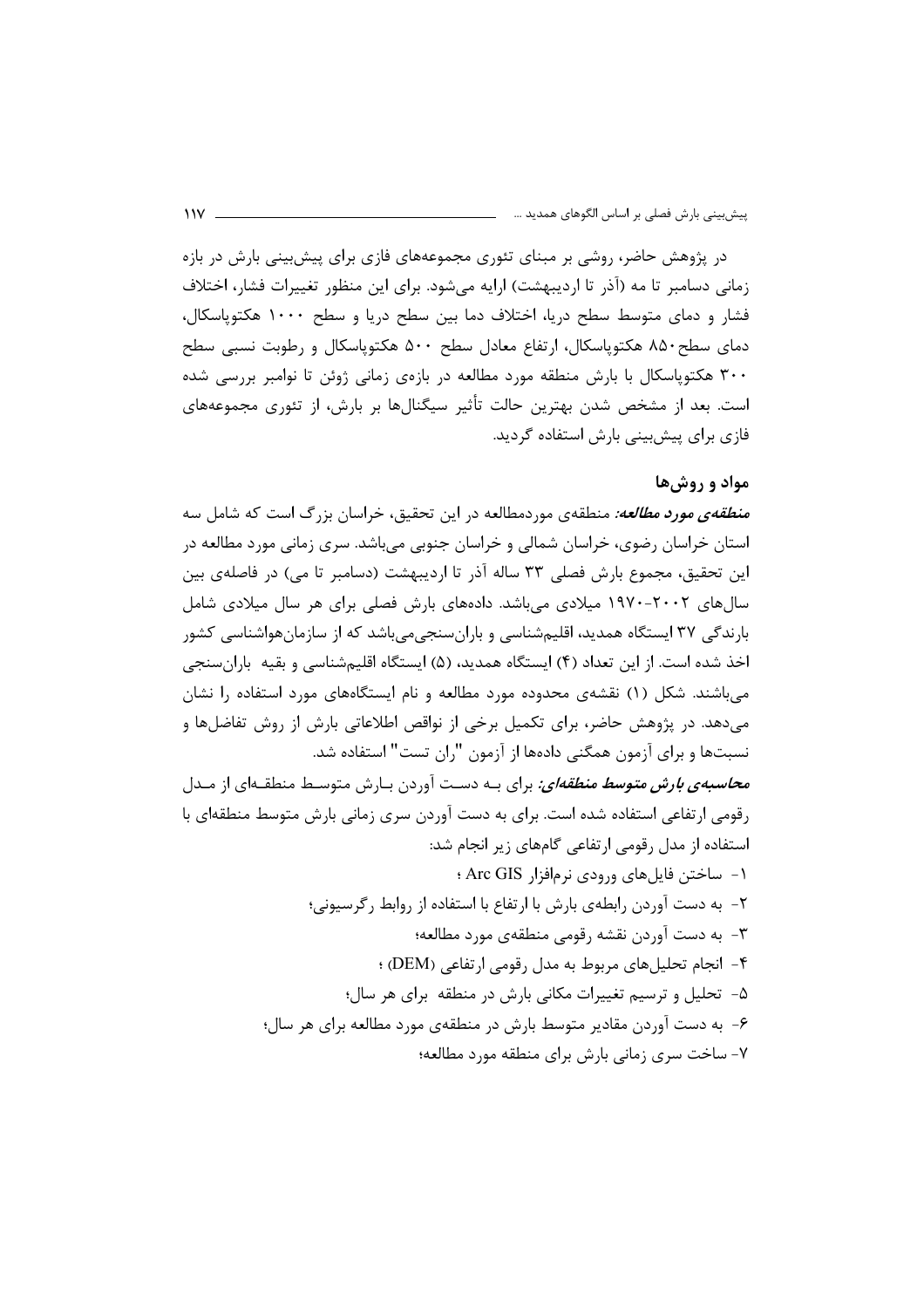دادههای مورد نیاز: دادههای مورد نیاز به استثنای دادههای بارش که از سازمان هواشناسی کشور اخذ شده است، از سایت نوا<sup>۱</sup> در شبکههای ۲/۵×۲/۵ درجه در فاصله بین سالهای ۲۰۰۲–۱۹۷۰ به صورت ماهیانه استخراج گردیدهاند.



شکل ۱: نقشه محدودهی مورد مطالعه به همراه ایستگاههای منتخب

فصلبندی بارندگی و سیگنالهای بزرگ مقیاس اقلیمی

فصلبندی بارندگی و سیگنالهای بزرگ مقیاس اقلیمی بر این اساس بوده است که با استفاده از میانگین مقادیر یک سیگنال بزرگ مقیاس خاص در چند ماه متوالی، بتـوان میـزان مجموع بارندگی فصلی را در ماههای آینده پیش بینی نمود. بنابراین سعی شده است که فـصول

1- Noaa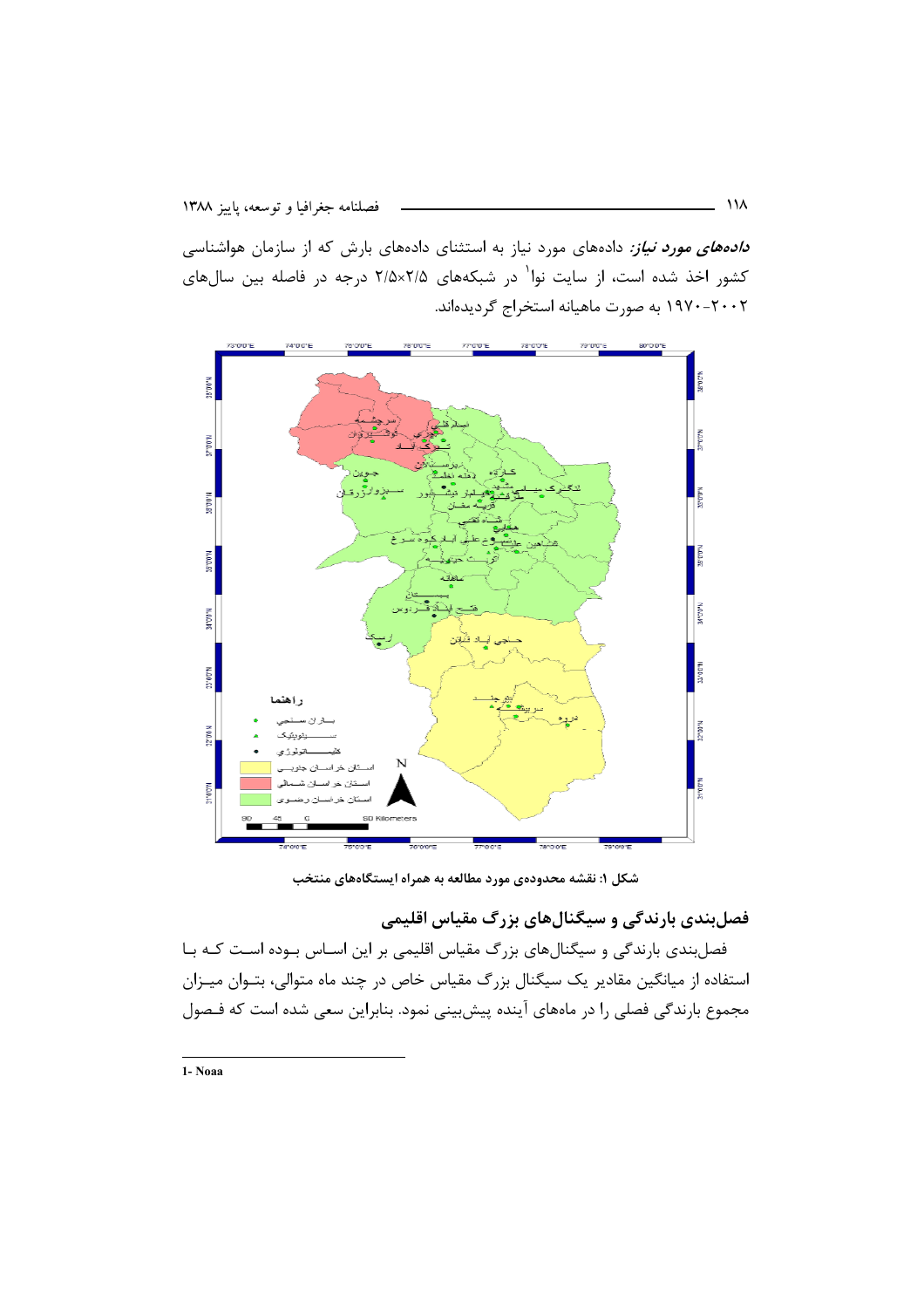مربوط به سیگنال ها، ماههای دارای بارندگی سال آبی بعد را شامل نشوند. با توجه به اینکـه در منطقهی مورد مطالعه در ماههای مهر و آبان میزان بارندگی کم و در ماههای تابستان در حـد صفر می باشد، از مجموع بارندگی ماههای آذر تا اردیبهشت (دسامبر تـا مـه) بـه عنـوان سـری زمانی بارندگی استفاده شده است.

بررسی ارتباط الگوهای سینوپتیکی شاخص با بارش منطقه

به منظور بررسی ارتباط تغییرات پارامترهای هواشناسی فوق|لذکر با بارش در محدودهی مورد مطالعه، نقاطی تحت عنوان نقاط شاخص در مناطق مختلفی از دریاها که بر آب و هوای ایران تأثیرگذارند، مورد مطالعه و بررسی قرار گرفته است. این نقاط شامل نقاطی در دریای مدیترانه، خلیج فارس، دریای عمان، خلیج عدن، دریایءرب، دریایسرخ، دریای سیاه، دریای آدریاتیک، دریاچه آرال، اقیانوس هند، اقیانوس اطلس، دریای شمال و سیبری می باشند که مختصات این نقاط در جدول (۱) نشان داده شده است.

در انتخاب این مناطق تأثیرپذیری منطقهی شمال شرق کشور از الگوهای سینوپتیکی مورد توجه قرار گرفته است. شکل (۲) منابع عمده رطوبت بارندگیهای ایران را در فصول زمستان و بهار نشان می دهد *(علیجانی، ۱۳۸۱: ۲۰۷)*. در این تحقیق برای بررسی ارتباط مؤلفههای جو بالا با بارش منطقه از روش تحلیل عاملی استفاده گردیده است. محدودهی مکان مورد بررسی که مؤلفههای جو بالا در آن با روش تحلیل عاملی تحلیل شده، در حد فاصل ۷۰-۰ درجه شرقی و ۴۵ - ۱۵ درجه شمالی میباشد. این محدوده مناطقی را شامل میگردد که تغییرات الگوهای دما، فشارورطوبت درآنها بر بارش منطقه اثرگذار است. بهعنوان مثال، مناطق شاخص شناسایی شده رطوبت نسبی سطح ۳۰۰هکتوپاسکال در بازهی زمانی ژوئن تا نوامبر در شبکههای ۵×۵ درجه که نمرات عاملی آن در سطح ۵٪ با بارش منطقه همبستگی معنیدار داشته و در ساختار مدل پیشبینی بارش مورد استفاده قرار گرفته است، در شکل (۳) نشان داده شده است.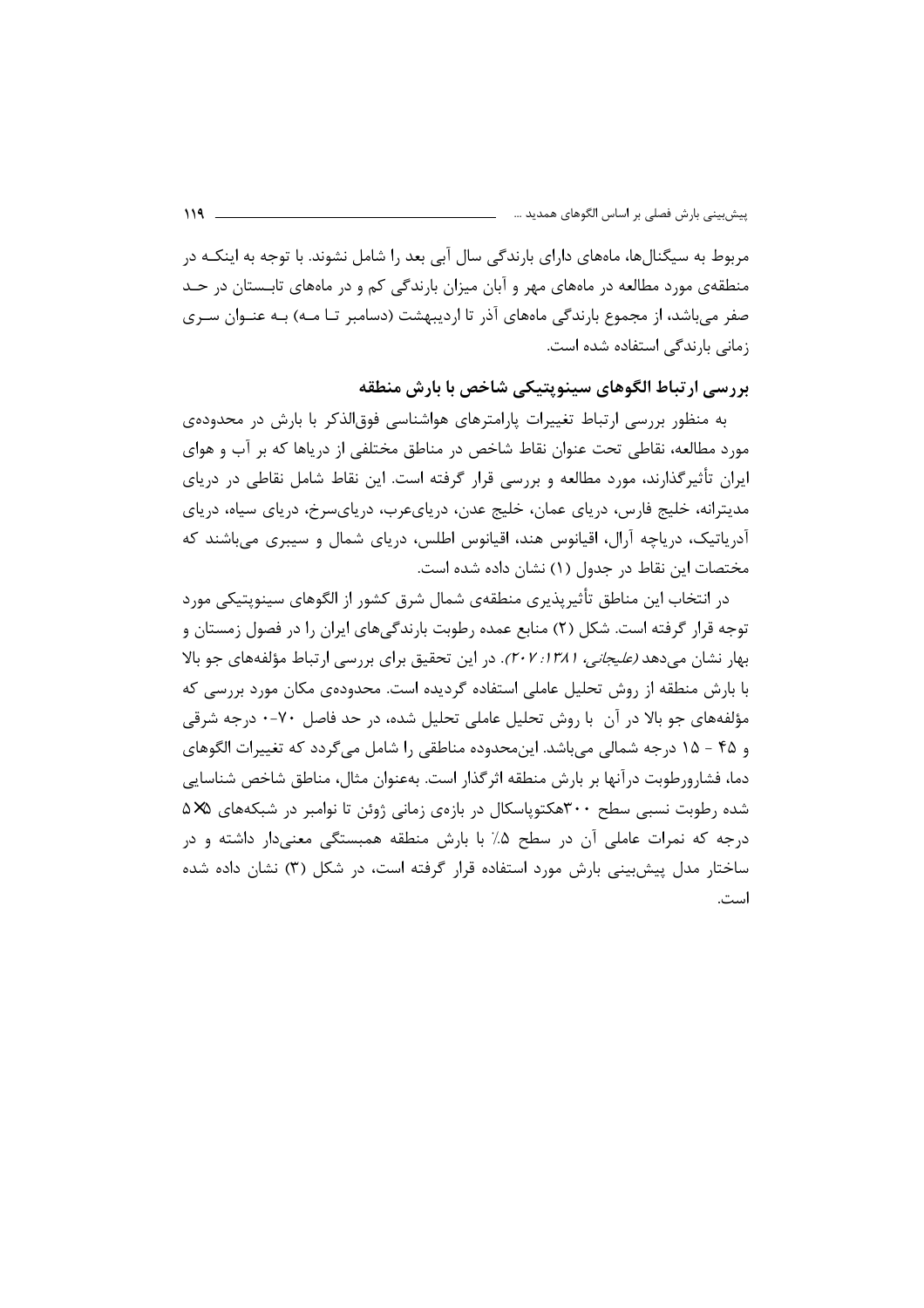

شکل ۲: منابع عمده رطوبت بارندگی های ایران در فصول بهار و زمستان عليجانبي، ١٣٨١ : ٢٠٧

| طول | ۰  | ۵             | ١٠ | ۱۵ | ٢٠             | ۲۵        | ٣٠          | ٣۵                 | ۴٠ | ۴۵              | ۵۰           | ۵۵ | ۶٠ | ۶۵ | ٧٠                   |
|-----|----|---------------|----|----|----------------|-----------|-------------|--------------------|----|-----------------|--------------|----|----|----|----------------------|
| عرض |    |               |    |    |                |           |             |                    |    |                 |              |    |    |    |                      |
| ۴۵  |    |               | ٣  | ۴  | ۵              | ۶         | $\mathbf v$ | ۸                  | ٩  | $\mathsf{L}$    | $\mathbf{v}$ | ۱۲ | ١٣ | ۱۴ | ۱۵                   |
| ۴٠  | ۱۶ | $\mathsf{N}'$ | ۱۸ | 19 | $\mathbf{r}$ . | ٢١        | ٢٢          | ٢٣                 | ٢۴ | ۲۵              | ۲۶           | ۲٧ | ۲۸ | ۲۹ | ٣٠                   |
| ٣۵  | ٣١ | ٣٢            | ٣٣ | ٣۴ | ٣۵             | ٣۶        | ٣٧          | ٣٨                 | ٣٩ | ۴۰              | ۴۱           | ۴٢ | ۴۳ | ۴۴ | ۴۵                   |
| ٣٠  | ۴۶ | ۴٧            | ۴۸ | 49 | ۵۰             | ۵۱        | 5٢          | ۵٣                 | 54 | $\Delta \Delta$ | 56           | 57 | ۵۸ | ۵۹ | ۶٠                   |
| ۲۵  | ۶١ | ۶۲            | 54 | ۶۴ | ۶۵             | ۶۶        | 54          | ۶۸                 | ۶۹ | ٧٠              | ۷۱           | ٧٢ | ۷٣ | 74 | ٧۵                   |
| ٢٠  | ٧۶ | ٧V            | ۷۸ | ٧٩ | ۸۰             | $\lambda$ | $\lambda$ ٢ | $\Lambda \Upsilon$ | 84 | ۸۵              | ۸۶           | 斑  | ¥  | 84 | $\frac{1}{\sqrt{2}}$ |
| ١۵  | ۹۱ | 92            | 95 | ٩۴ | ۹۵             | ۹۶        | 9V          | ۹۸                 | ٩٩ |                 | Ħ            | ⊶  | ٣٣ | ۴۴ | -۱۰۵                 |

| فاكتمر |  |
|--------|--|
| فاكتم  |  |

شکل ۳: مناطق شاخص شناسایی شده رطوبت نسبی سطح ۳۰۰ هکتوپاسکال در شبکه ۵× ۵ درجه در بازهی زمانی ژوئن تا نوامبر با استفاده از روش تحلیل عاملی

در این تحقیق برای به دست آوردن سیگنالهای هواشناسی مؤثر بر بارش منطقـه، از روش همبستگی پیرسون استفاده شده است. به این ترتیب کلیهی سیگنالهایی که در بازهی زمانی ژوئن تا نوامبر (خرداد تا آبان) در سطح ۵ درصد با بـارش منطقـه همبــستگي معنــيدار نــشان دادهاند، به عنوان پیش بینی کننده، در ساختار مدل پیش بینی بارش استفاده گردیده است کـه این سیگنالها عبارتند از :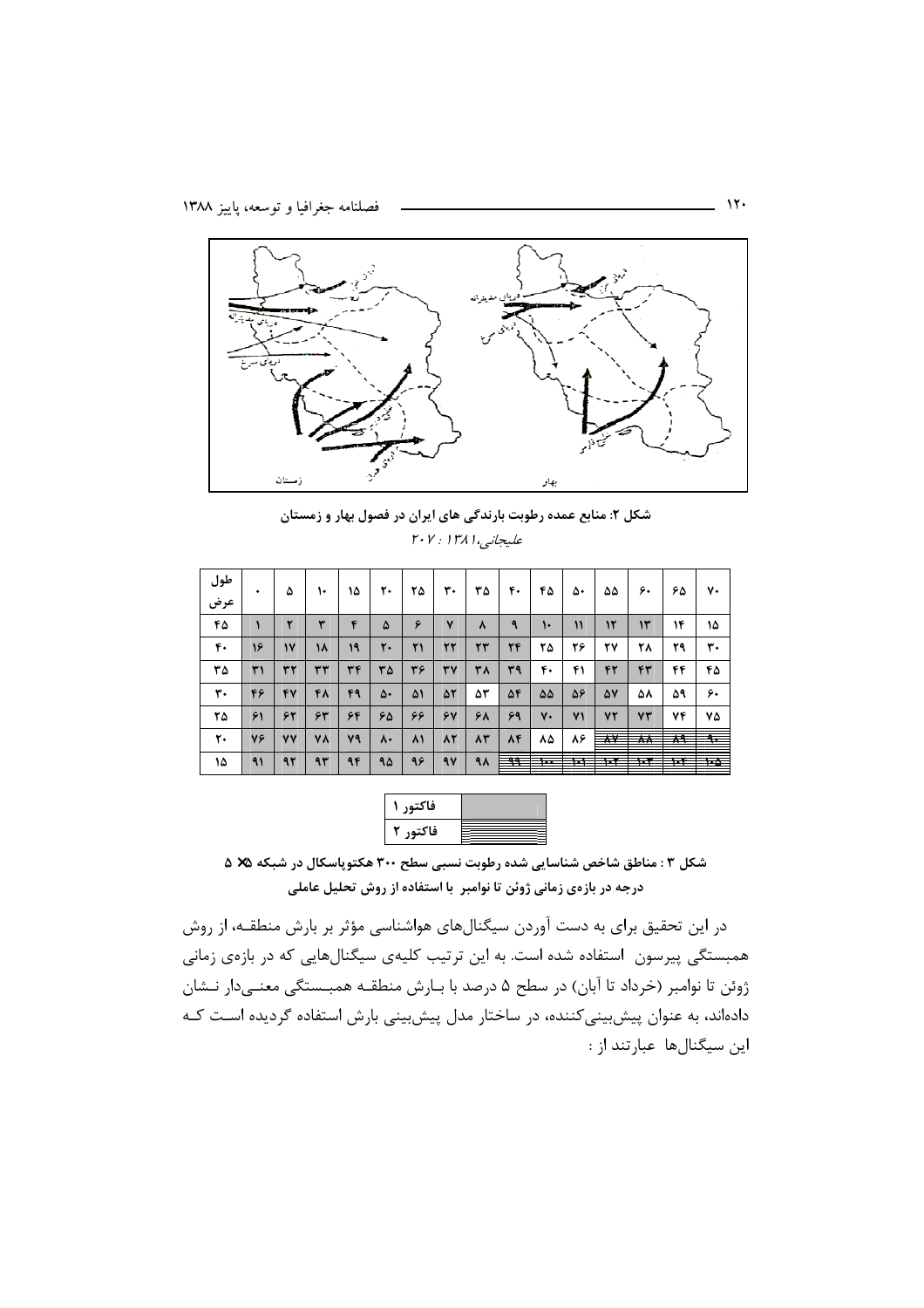فشار استاندارد شدهی خلیج عدن، فشار استاندارد شده جنوب خلیجفارس، فشار استاندارد شدهی شمال دریای سرخ، فشار استاندارد شده جنوب دریـای سـرخ، فـشار اسـتاندارد شـدهی غـرب دریـای مدیترانــه، اخــتلاف فــشار اســتاندارد شــدهی بــین دریـای آدریاتیــک و جنــوب خلیجفارس، اختلاف فشار استاندارد شده بین دریاچـهی آرال و شــمال دریـای خــزر، اخــتلاف فشار استاندارد شده بین جنوب خلیج فارس و دریای عرب، اختلاف فشار استاندارد شـده بـین درياي عمان و جنوب خليج فارس، اختلاف فشار استاندارد شــده بــين جنــوب خلــيج فــارس و جنوب دریای سرخ، دمای سطح دریـای اسـتاندارد شـدهی شـبکهی سـیبری، اخـتلاف دمـای استاندارد شدهی بین سطح دریا و سطح ۱۰۰۰ میلـی بـاری شـبکهی ایـسلند، نمـرات عـاملی رطوبت نسبی در منطقه شاخص فاکتور ۱ در شبکههای ۵×۵ درجه.

| طول                           | عرضجغرافيايي | نام نقاط مورد  | طول                             | عرضجغرافيايي               | نام نقاط مورد   |
|-------------------------------|--------------|----------------|---------------------------------|----------------------------|-----------------|
| جغرافيايي                     | (شمالی)      | استفاده        | جغرافيايي                       | (شمالی)                    | استفاده         |
| ۵۰                            | ۴۵           | شمال دریای خزر | ۱۵                              | $\mathfrak{k}\mathfrak{r}$ | دریای آدریاتیک  |
| ۵۰                            | ۲۷           | شمال خليج فارس | ۴۵                              | 17/2                       | خليج عدن        |
| ۳۵                            | ۲۵           | شمال درياي سرخ | ۶۵                              | ٢٠                         | درياي عرب       |
| ۵                             | ۵۴           | دریای شمال     | ۶.                              | ۴۵                         | درياچه آرال     |
| ۶۵                            | ۲۴           | درياي عمان     | ۶.                              | ۴۵                         | آرال            |
| ۵۰                            | ٣٩           | جنوب درياي خزر | ۳۳۰                             | ۴۱                         | آزور            |
| ۴٠                            | ۱۴           | جنوب درياي سرخ | $\mathcal{N} \cdot \mathcal{N}$ | ۵۴                         | درياچه بايكال   |
| ٩.                            | ۵۰           | سيبرى          | ۳۵                              | ۴۵                         | درياى سياه      |
| ۵                             | ۴۱           | غرب مديترانه   | ۳۲۰                             | ٣٠                         | مركزاقيانوسأرام |
| $\mathbf{r} \cdot \mathbf{q}$ | ۶.           | درياي لابرادور | ٣٠                              | ۳۵                         | گرينلند         |
| $\mathbf{r}$ .                | ۶.           | ايسلند         | ۶۵                              | ۱۰                         | اقيانوس هند     |
|                               |              |                |                                 |                            |                 |

جدول ۱: نام و مختصات نقاط مورد استفاده در تحلیل های دما و فشار سطح دریا \*

\* طول جغرافیایی با مبدأ صفر درجه و به طرف شرق در بازهی ۳۶۰-۰ درجه مد نظر است.

پیش بینی بارش با استفاده از تئوری مجموعههای فازی

بهمنظور افزایش دقت پیش بینی بارش از تئوری مجموعههای فازی استفاده شده است. سیستمهای استنتاج فازی،مدلهای غیرخطی هستند که رابطهی ورودی-خروجی یک سیستم واقعی را با استفاده از قوانین اگر- آنگاه فازی توصیف می کنند *(جاکوئین و شمسلدین '۲۰۰۶*).

<sup>1-</sup> Jaquin and Shamseldin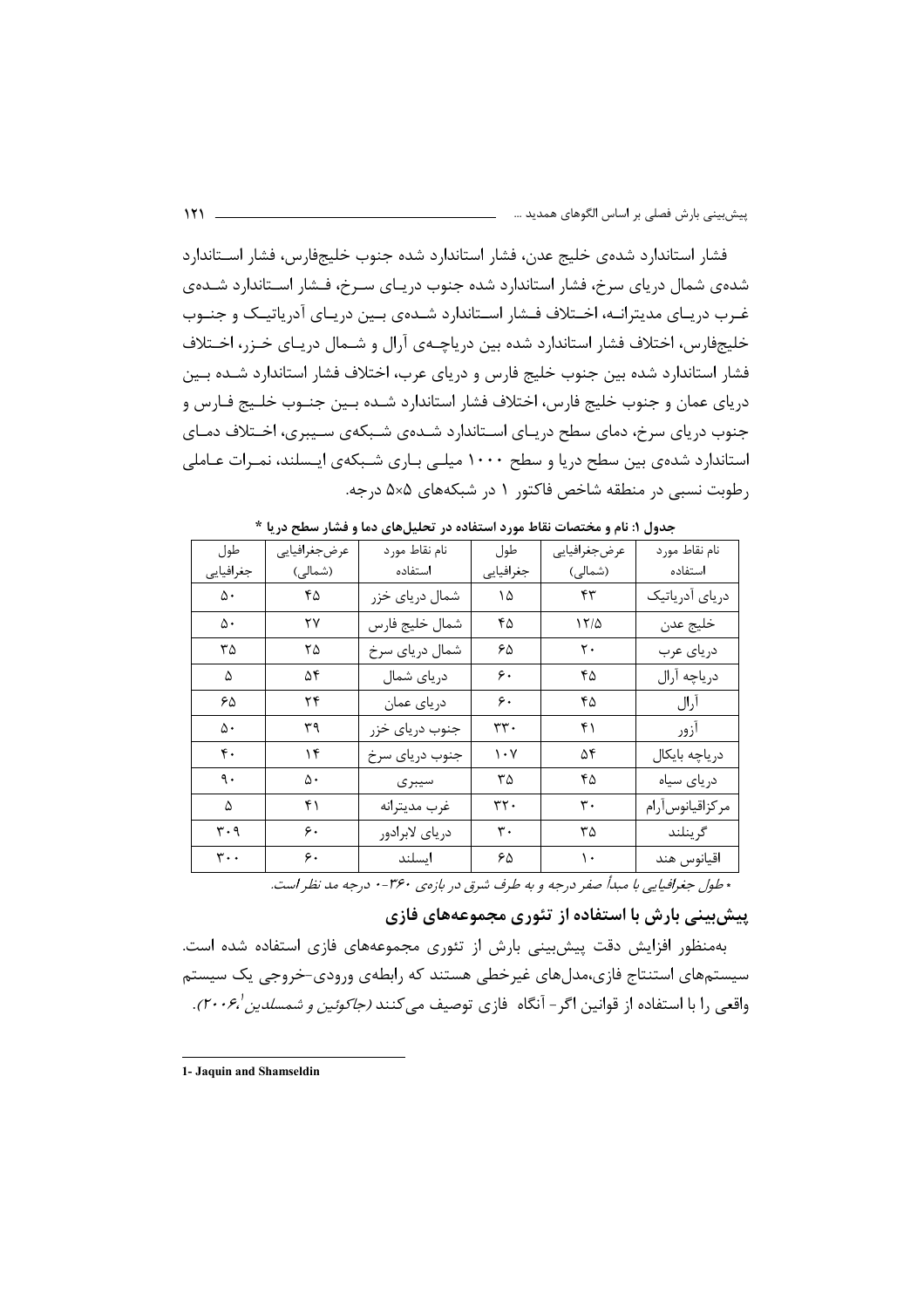ساختار عمومي قوانين تدوين شده بهصورت زير مي باشد :

Rule m : IF  $(X_1$  is  $A_{1,m}$ ) AND  $(X_2$  is  $A_2,m)$  AND $(X_k$  is  $A_k,m)$  THEN Y is ... (1)

به عبارت ديگر، يک قانون فازي، بيان رابطه بين k متغيّر ورودي X1,X2,...X و خروجي است. عبارت  $A_{\rm k,m}$  در بخش مقدم قوانین، مجموعههای فازی را نشان میدهد که برای  $\,$ جداسازی فضای ورودی به داخل مناطق همپوشانیکننده بهکار میرود. یک مجموعهی فازی یک تعمیم از مجموعههای کلاسیک است که تابع عضویت به عنوان یک موضوع از درجه در یک فرم باینری تعریف میشود (هر کدام از عدم عضویت یا عضویت کامل). هر مجموعهی فازی  $\rm A_{k,m}$  در رابطهی (۱) بهوسیلهی تابع عضویت آن  $\rm \mu_{k,m}$  توصیف میشود که درجهی  $\mu_{\rm k,m} \, \left( {\rm x}_{\rm k} \right)$  عضویت هر مقدار  ${\rm x}_{\rm k}$  مجموعهی فازی  ${\rm A}_{\rm k,m}$  در تمام مقدار عضویت تطبیقی ارزشیابی می شود. مقادیر عضویت  $\mu_{\rm k.m} \ (X_{\rm k})$  گوناگون در دامنه  $[\,\cdot\,,\cdot\,]$  است که صفر عدم عضویت و ۱ عضویت کامل  $\rm\,X_k$  را در مجموعهی فازی  $\rm\,A_{k,m}$  نشان میدهد. ساختار بخش نتیجه (بخش Then قوانین) به نوع سیستم استنتاج فازی مورد نظر بستگی دارد *(جاکوئین و* .<br>شمسلدین، ۲۰*۰۶: ۱۲۳-۱۵۴*).

> مراحل زیر برای تدوین مدل پیشبینی بارش مورد توجه قرار گرفته است: - تقسیمٖبندی ورودیها و خروجیها به بازههای فازی؛ - ساخت قوانين فازي بر اساس اطلاعات موجود؛ - استفاده از قوانین فازی برای پیشبینی؛

#### نتايج

تدوین توابع عضویت فازی برای بارش و سیگنالها

توابع عضويت فازي به شكل ذوزنقهاي تدوين شدند. براي تدوين توابع عضويت فازي بارش، از شاخص دهکـها استفاده شده است. این شاخص برای جلوگیری از نواقص موجود در روش درصد نرمال تهیه شده است. در پژوهش حاضر، برای تدوین توابع عضویت فازی براساس شاخص دهکـها از نرم|فزار $\rm DIP'$  استفاده گردیده است. جدول (۲) بازمهای فازی منتخب برای بارش را نشان میدهد. لازم به ذکر است که این تقسیمٖبندی کلی، در مراحل بعدی بر اساس تحلیل حساسیت نتایج مدل فازی مورد بازنگری قرار گرفته و ساختار نهایی توابع عضویت فازی تعیین شده است. در جدول (۲)، ستون سوم، مقادیر طبقهبندی شدهی بارش برحسب مبلے متر مے باشد.

**<sup>1</sup> -Drought Index Package**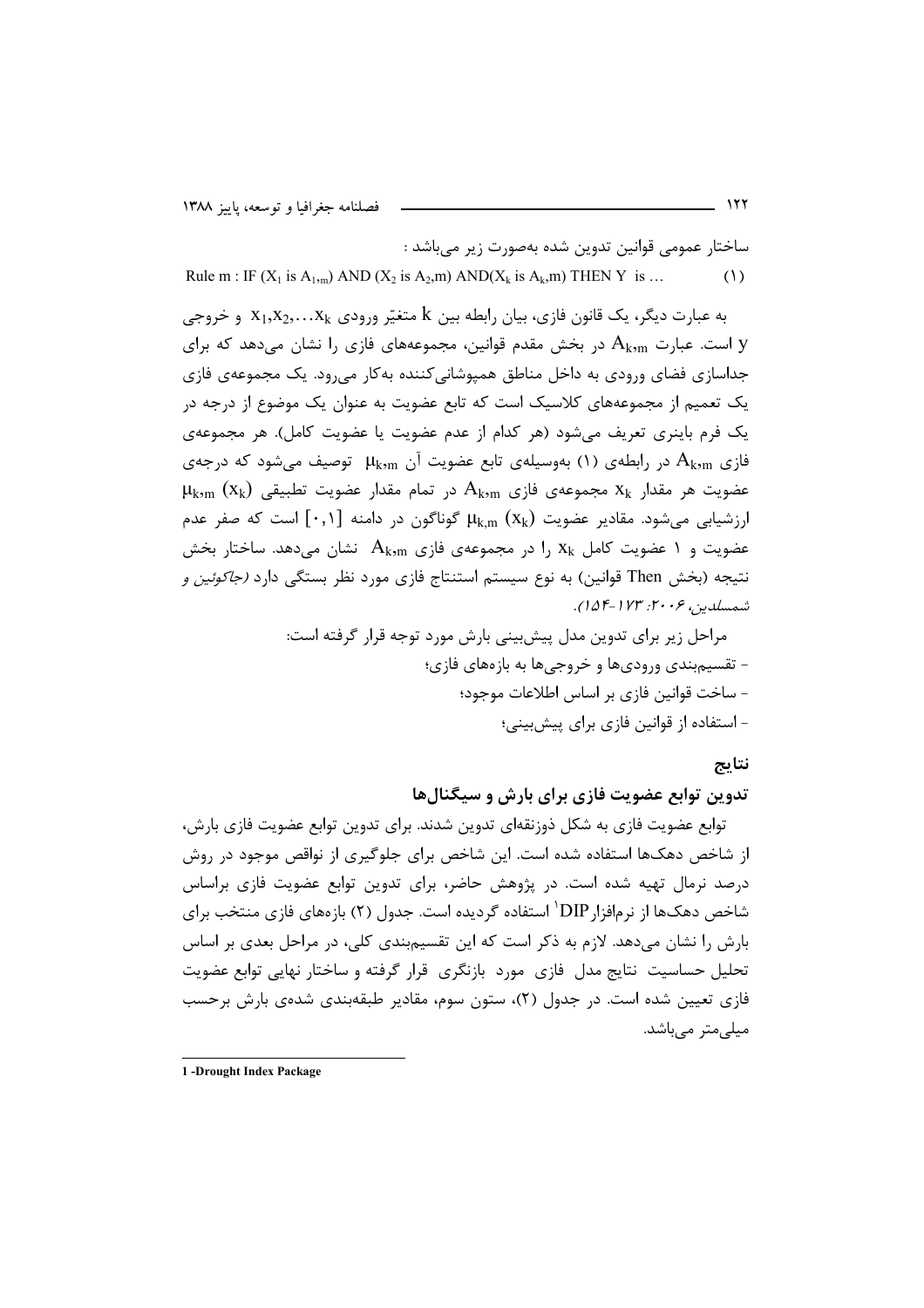پیشبینی بارش فصلی بر اساس الگوهای همدید …

| حدود دستهها                                                         | طبقەبندى شدت خشكسالى | دهكما    |
|---------------------------------------------------------------------|----------------------|----------|
| ۱۰۶-۱۶۴                                                             | خیلی کمتر از نرمال   | دهک ۲–۱  |
| 160-196                                                             | كمتر از نرمال        | دهک ۴-۳  |
| ۱۹۷-۲۲۰                                                             | نرمال                | دھک ۶–۵  |
| $\mathsf{Y}\mathsf{Y}\cdot\mathsf{-}\mathsf{Y}\mathsf{\Delta}\cdot$ | بیشتر از نرمال       | دهک ۷–۷  |
| ۱۱۳–۱۵۱                                                             | خیلی بیشتر از نرمال  | دهک ۱۰–۹ |

جدول ۲: بازههای بارش منتخب بر اساس دستهبندی شاخص دهک ها

بعد از انجام تحلیل حساسیت برای تقسیمٖبندی ِ فازی بارش و سیگنالهای ذکر شده در فوق، نواحی فازی به پنج ناحیهی خیلی کم، کم، نرمال، زیاد و خیلی زیاد تقسیم شدهاند. تابع عضویت فازی برای بارش در شکل(۴) و توابع عضویت فازی سیگنالهای شاخص در شکلهای (۵) تا (۱۶) نشان داده شدهاند.لازم به یادآوری است در تمامی این شکلها، محور افقی مقادیر استاندارد شده سیگنالها و محور عمودی مقادیر درجه عضویت در بازه [۱-۰] میباشد.



محور افقی مقادیر بارش برحسب میلیءتر و محور عمودی مقادیر درجهی عضویت (Degree of membership) در بازه [۰-۱] میباشد.

 $155$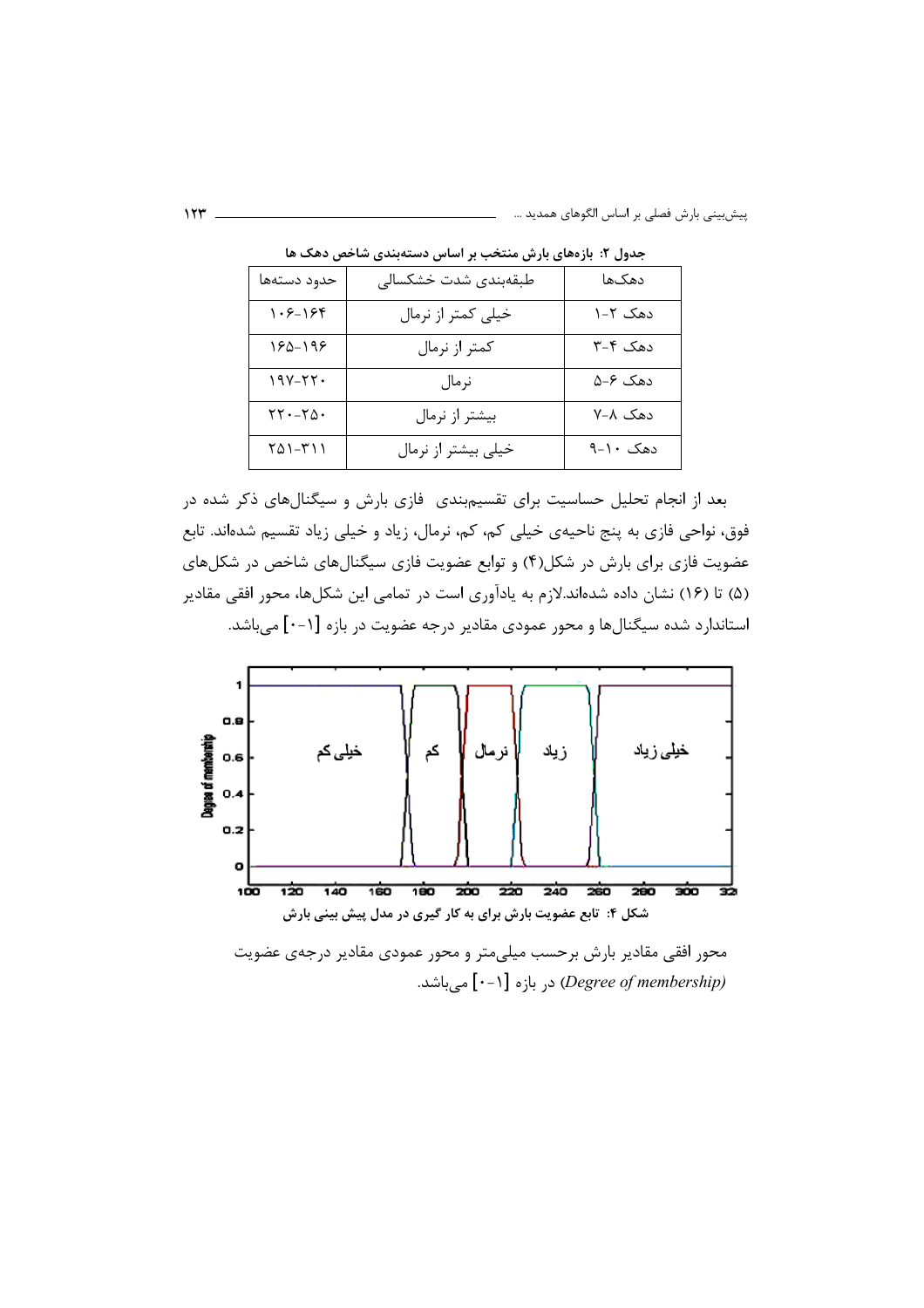

**W - - -G) SLP 0\*MN O : 8 \$**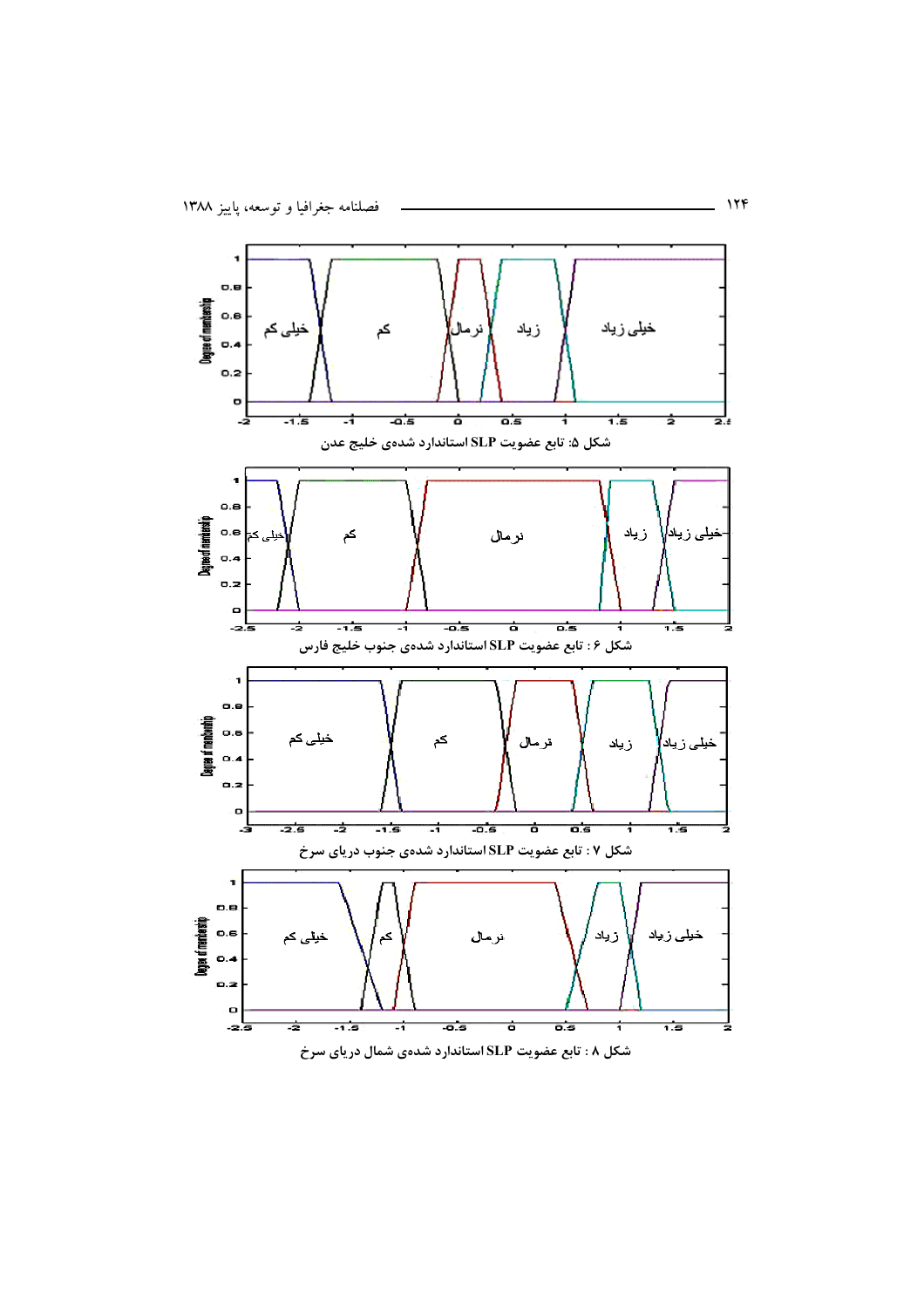

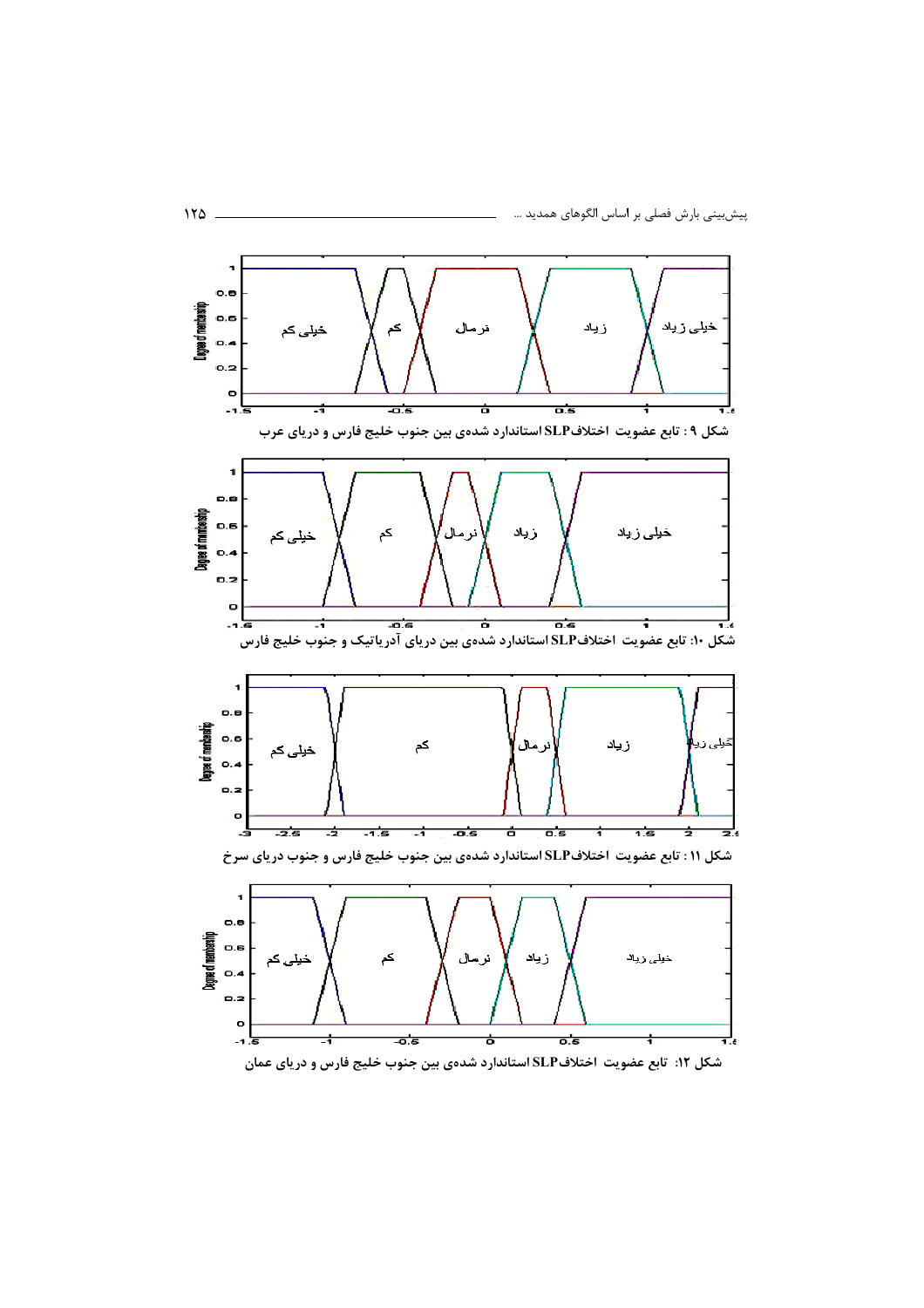

 $-119$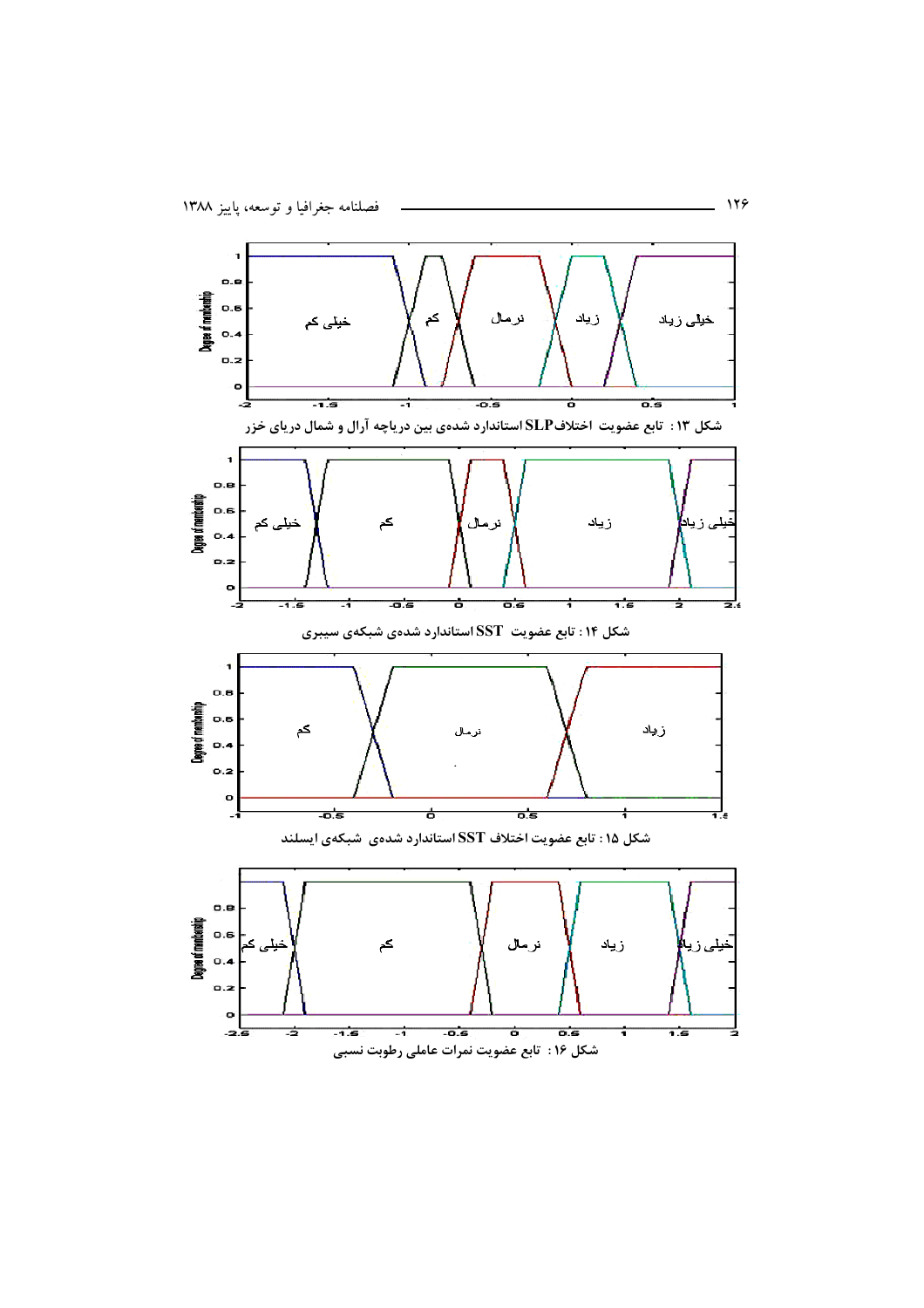تدوین مدل پیش،بینی بارش با استفاده از سیستم استنباط فازی ممدانی

شکل (۱۷) شماتیک دیاگرام مدل فازی تدوین شده برای پیشبینی بارش را نشان می۵هد. لازم به ذکر است برای ساخت مدل پیش بینی بارش از امکانات جعبه ابزار شبیهسـاز نـرمافـزار متالب (MATLAB) نسخه ۷ استفاده گردید.

مدل فوق دادههای ورودی را به دو بازهی زمانی تقسیم می کند: ۱– دورهی کالیبراسیون قوانین که در این تحقیق دوره ۱۹۹۲–۱۹۷۰ برای سـاخت قـوانین در نظر گرفته شده است.

۲- دوره پیش بینی که در این تحقیق دوره ۲۰۰۲–۱۹۹۳ برای پیش بینی در نظر گرفتـه شــده است.

به منظور پیشبینی بارش در بازهی زمانی دسامبر تا مه (آذر تا اردیبهشت)، قــوانین فــازی بر مبنای اطلاعات سالهای ۱۹۹۲–۱۹۷۰ ساخته شدند و در مرحلهی بعـد، بـرای سـالهـای ۲۰۰۲–۱۹۹۳ پیش بینی انجام شد. جدول (۳) مقادیر بارش مشاهده شده و پیش بینی شـده را نشان مے دھد.

لازم به ذکر است که این نتایج برای سالهای ۱۹۹۳ تــا ۲۰۰۲ کــه دورهی صـحتسـنجی مدل بوده است، ارایه شده است.

بررسی نتایج مدل نشان می دهد که به غیر از سـالهـای ۱۹۹۴، ۲۰۰۰ و ۲۰۰۱، اخــتلاف بارش مشاهده شده و پیش بینی شده در محدودهی قابل قبولی قـرار دارد و مـدل قـادر بـوده است در ۷۰ درصد سالها بارش را با خطای قابـل قبـولی پـیش،بینـی کنـد. همـان طـور کـه ملاحظه مي شود، مدل عمدتاً قادر به پيش بيني سال هاي بسيار کم بــارش نبــوده اســت. علــت این امر از آنجا ناشی میشود که این سال۱ها در دورهی کالیبراسـیون مـدل پـیشِبینـی تکـرار نشدهاند و به همین دلیل، قوانین فازی تدوین شده به این رخدادها پوشش نداده است. لازم به یادآوری است که کمترین مقدار بارش در سری زمانی بارندگی در سالهای ۲۰۰۰ و ۲۰۰۱ به وقوع پیوستهاند. شکل (۱۸) نمودار بارش مشاهده شده و پیش بینی شده را نشان می دهد.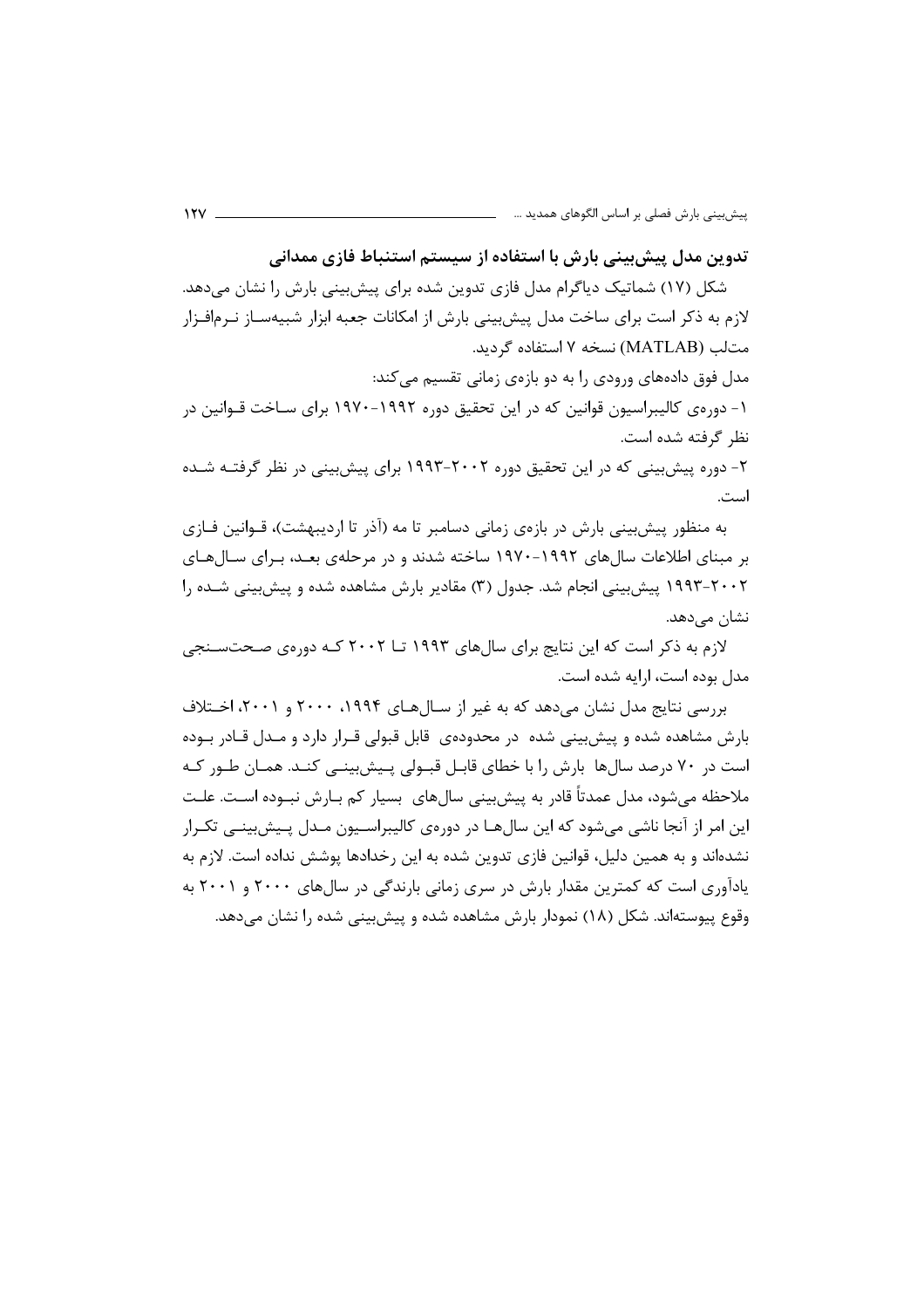

شکل ۱۷: شماتیک دیاگرام مدل فازی تدوین شده برای پیشبینی بارش با استفاده از سیستم استنتاج فازی به روش ممدانی

| بارش پیشبینی شده<br>(mm)   | بارش ثبت شده<br>(mm) | سال                                 |
|----------------------------|----------------------|-------------------------------------|
| ۱۸۵                        | ۲۲۸                  | ۱۹۹۳                                |
| ۲۱۰                        | ۱۵۸                  | ۱۹۹۴                                |
| ۲۱۰                        | ۱۸۱                  | ۱۹۹۵                                |
| ۲۱۰                        | ۲۱۰                  | ۱۹۹۶                                |
| $\Lambda \Delta, \Upsilon$ | ۱۸۲                  | 1997                                |
| ۲۱۰                        | ۲۴۸                  | ۱۹۹۸                                |
| ۲۱۰                        | ۱۹۰                  | ۱۹۹۹                                |
| ۲۱.                        | ۱۰۶                  | $\mathbf{y} \cdot \cdot \cdot$      |
| ۲۱.                        | ۱۱۵                  | $\mathbf{Y} \cdot \cdot \mathbf{Y}$ |
| ۲۱.                        | ۱۹۷                  | $\mathbf{y} \cdot \mathbf{y}$       |

| جدول ۳ : پیش بینی بارش محدودهی مورد مطالعه با مدل فازی ممدانی |  |  |  |  |  |
|---------------------------------------------------------------|--|--|--|--|--|
|---------------------------------------------------------------|--|--|--|--|--|

 $\overline{\phantom{a}}$  111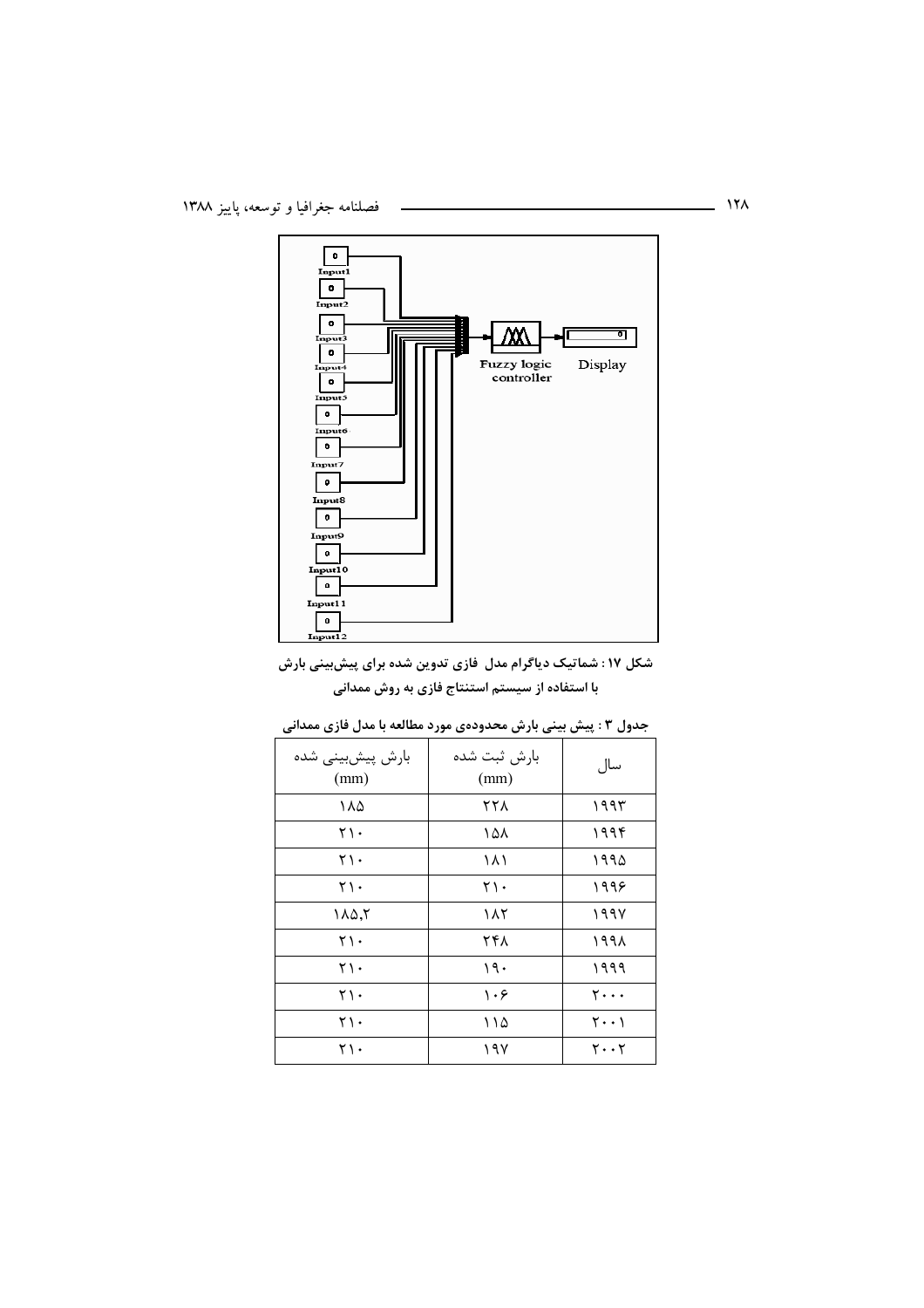

شکل ۱۸: مقایسه بارش مشاهده شده و پیش بینی شده در محدودهی مورد مطالعه با مدل فازی ممدانی

#### بحث و نتیجهگیری

در مجموع می¤وان گفت پیش بینی مدل فقط در سالهای حدی خشک با مقادیر واقعی اختلاف دارد، ولي در پيش بيني سالهاي تر و نرمال دقت مدل مناسب است و مدل قادر به پیش بینی سالهای تر و نرمال می باشد. به عنوان مثال، با مراجعه به جدول ۳ مشاهده میشود مقدار بارش مشاهده شده در دورهی تست مدل برای سالهای ۱۹۹۶، ۱۹۹۷، ۱۹۹۹ و ۲۰۰۲ بهترتیب برابر با ۲۱۰، ۱۸۲، ۱۹۰ و ۱۹۷ میلیمتر است و پیشبینی مدل هم برای این سالها به ترتیب برابر ۲۱۰، ۱۸۵/۲، ۲۱۰ و ۲۱۰ میلی متر می باشد و ازآنجا که بارش میانگین (نرمال) منطقه ۲۰۷ میلی متر می باشد، مشاهده می کنیم که مدل مقدار بارش را بهخوبی تخمین زده است.

به عبارت دیگر مدل سالهای نرمال و بیشتر از نرمال را بهخوبی میتواند پیشبینی کند و هدف از پیشبینی هم همین موضوع است، یعنی تشخیص سالهای خشک، نرمال و تر. تنها مدل در پیش بینی بارش سالهای ۲۰۰۰ و ۲۰۰۱ ناتوان بوده است که علت آن کم بودن سالهای آماری است و امید است با افزایش سالهای آماری، دقت مدل افزایش پابد. از مجموعه موارد فوق چنین استنباط می شود که متغیّرهای مورد استفاده در مدل پیش بینی بارش، توانستهاند الگوی پراکندگی بارش را در منطقه تشخیص دهند و می توانند به عنوان پیش بینی کننده در مدلهای پیش بینی بارش مورد استفاده قرار گیرند.

 $119 -$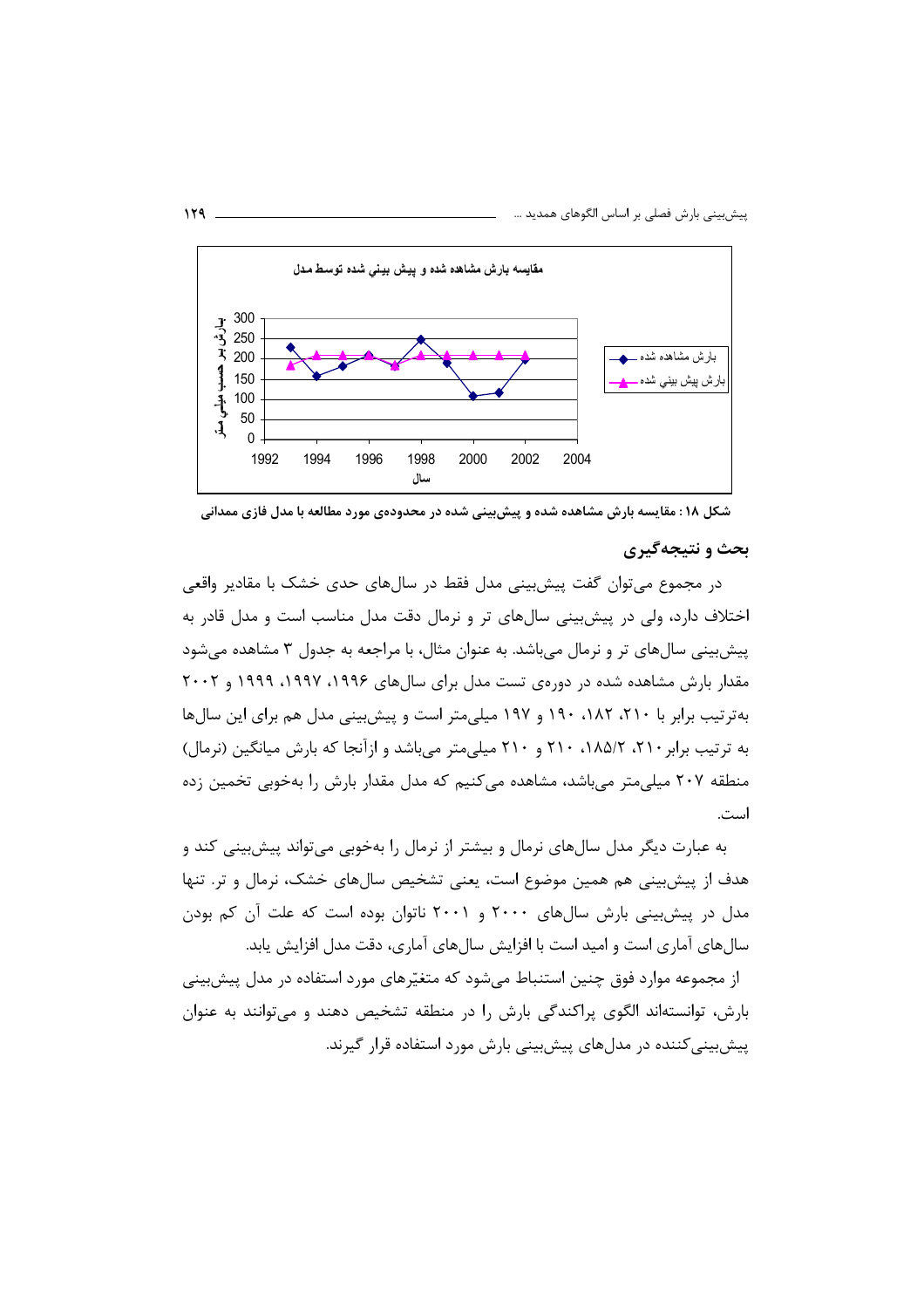لازم به ذکر است این موضوع نقش بسیار تعیین کنندهای در مدیریت و برنامهریزی منابع آب شرب و کشاورزی ایفا میکند و می توان با در نظر گرفتن این پیش بینیها، سیاستهای آینده را درجهت بهینهنمودن صرف هزینهها و امکانات بهرهوری حداکثر، طرحریزی نمود. لازم به ذکر است تمامی سیگنالهای انتخاب شده در این تحقیق، منطبق بر مسیرهای سیکلونی خاورمیانه و ایران هستند که توسط علیجانی (١٣٨١: ١٠٨) مورد بررسی قرار گرفته است و نتايج حاصل از اين تحقيق نيز، اين موضوع را تصديق ميكند.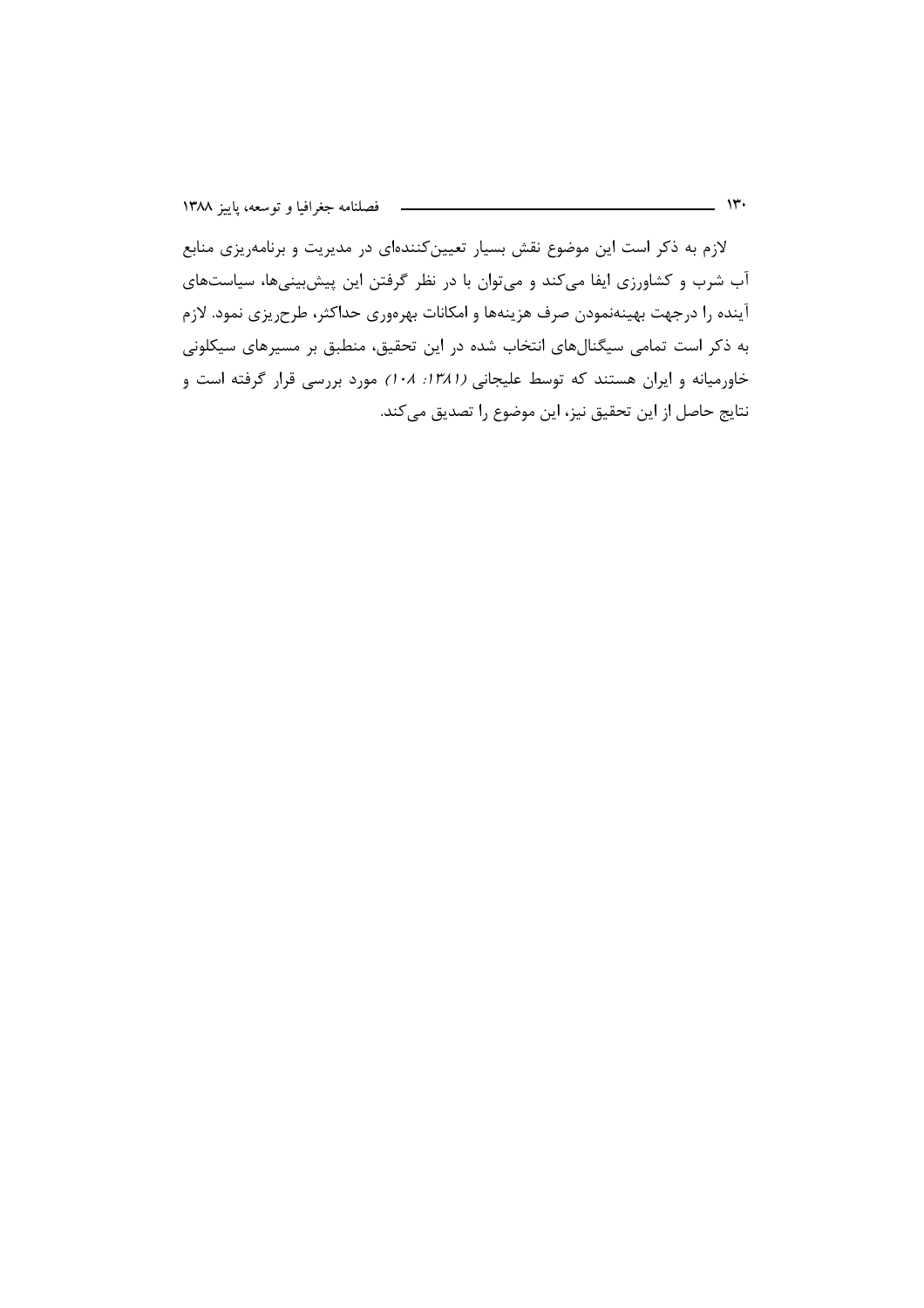# منابع و مآخذ

۱- خلیلی، نجمه (۱۳۸۵).پیش بینی بارش با استفاده از شبکههای عصبی، پایاننامه کارشناسی ارشد مهندسی آب. دانشگاه فردوسی مشهد. دانشکده کشاورزی. ٢- عليجاني، بهلول(١٣٨١). اقليمشناسي سينوپتيک، چاپ اول. انتشارات سمت. ۳- کارآموز، محمد (۱۳۸۵). پیشبینی درازمدت بارش با استفاده از سیگنالهای هواشناسی. بروژه شماره ۳۴۲. سازمان هواشناسی کشور. ۴– کارآموز، محمد، رحیمیفراهانی، مریم، مریدی، علی (۱۳۸۵). پیش بینی بلندمدت بارش با استفاده از سیگنا| های هواشناسی، کاربرد شبکههای عصبی مصنوعی (منطقه جنوب شرق ایران)، دومین کنفرانس مدیریت منابع آب ایران. ۵– کورویزان دزفولی، امین (۱۳۸۲). تأثیر سیگنال های هواشناسی در پیش بینی تغییرات بارش،

- 6- Cavazos, T (2000) Using Self-Organizing Maps to Investigate Extreme Climate Event: An Application to wintertime Precipitation in the Balkans, Journal of Climate, Vol 13.
- 7- Choi, L (1999). An application hydroinformatic tools for rainfall forecasting, Thesis (PhD). University of New South Wales (Australia).
- 8- Farmer G (1988) "Seasonal Forecasting of the Lenya Coast Short Rains" Journal of Climatology, Vol. 8.
- 9- Gissila, T, Black, E, Grimes, D. I. F and Slingo, J. M (2004) Seasonal forecasting of the Ethiopian summer rains. International Climatology. Vol. 24: 1345 - 1358
- 10- Halid, H and Ridd, P (2002) " Modeling Inter-Annual Variation of a Local Rainfall Data Using a Fuzzy Logic Technique, Proceeding of International Forum on Climate Prediction, James Cook University, Australia. First Proof Pages.
- 11- Jacquin, A and Shamseldin, A (2006) Development of Rainfall-Runoff Models Using Takagi-Sugeno Fuzzy Inference System Journal of Hydrology, Vol. 329.
- 12- Kim W, T, Yoo, C and Hyun, A.J (2007) Influence of climate variation on seasonal precipitation in the Colorado River Basin, Journal of Stochastic Environmental Research and Risk Assessment, Vol. 22, Number 3.
- 13- Lindesay, J. A., Harrison, M. S. J. And Heffner, M. P (1986) "The southern Oscillation and South African Rainfall", South Africa Journal of Science, Vol. 82.